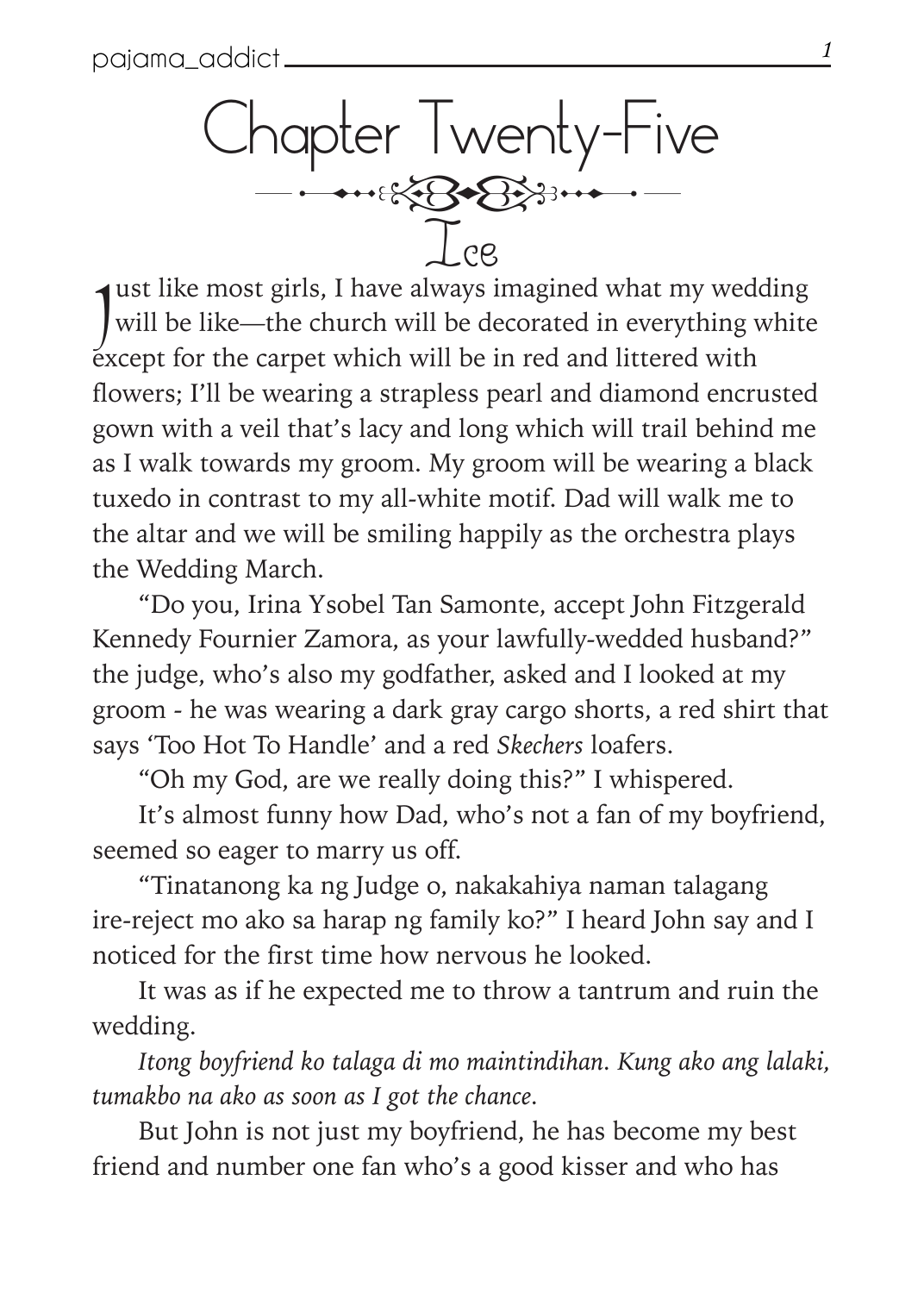Part 2

mastered the art of making me fall for him harder everyday.

*My Prince Charming who rides a* Ferrari *instead of a horse.* I thought.

"I do. I'll take him," I replied and I nearly laughed at how relieved he looked.

*Someone looks excited for his wedding night,* I thought and blushed. *What the hell, wedding night? Surely, he will not demand for a wedding night, right? Right?!*

"Do you, John Fitzgerald Kennedy Fournier Zamora, accept Irina Ysobel Tan Samonte as your lawfully-wedded wife?'

"I do," John replied smiling and I suddenly felt shy.

*Why do I have the feeling that I'm going to get screwed tonight? Literally,* I mumbled to myself as we were pronounced husband and wife.

"Irina," he whispered and I looked at him. "Ayan, pwede na, ha." My hunch was confirmed.

*Sabi ko na,* I thought.

"I officially welcome you to the family, Iha," John's mom said as she hugged me close. "Don't worry, we will have a grand wedding for you and JFK."

"Thank you po," I replied as I hugged her back. She felt my stomach and got teary-eyed and I felt very guilty. "Hindi naman po talaga ako buntis."

She shook her head. "Poor baby, you must be in shock, sixteen and pregnant. But don't say those kind of things, Iha, kasi kawawa naman ang apo ko. You have to take extra care, do not stress yourself out," she said and I just nodded my head in defeat.

*Ano ba to, wala man lang naniniwalang di ako buntis? Mukha ba akong buntis?* I grumbled. "Son, come here," she called John and he moved closer to us. "Do not give your wife something that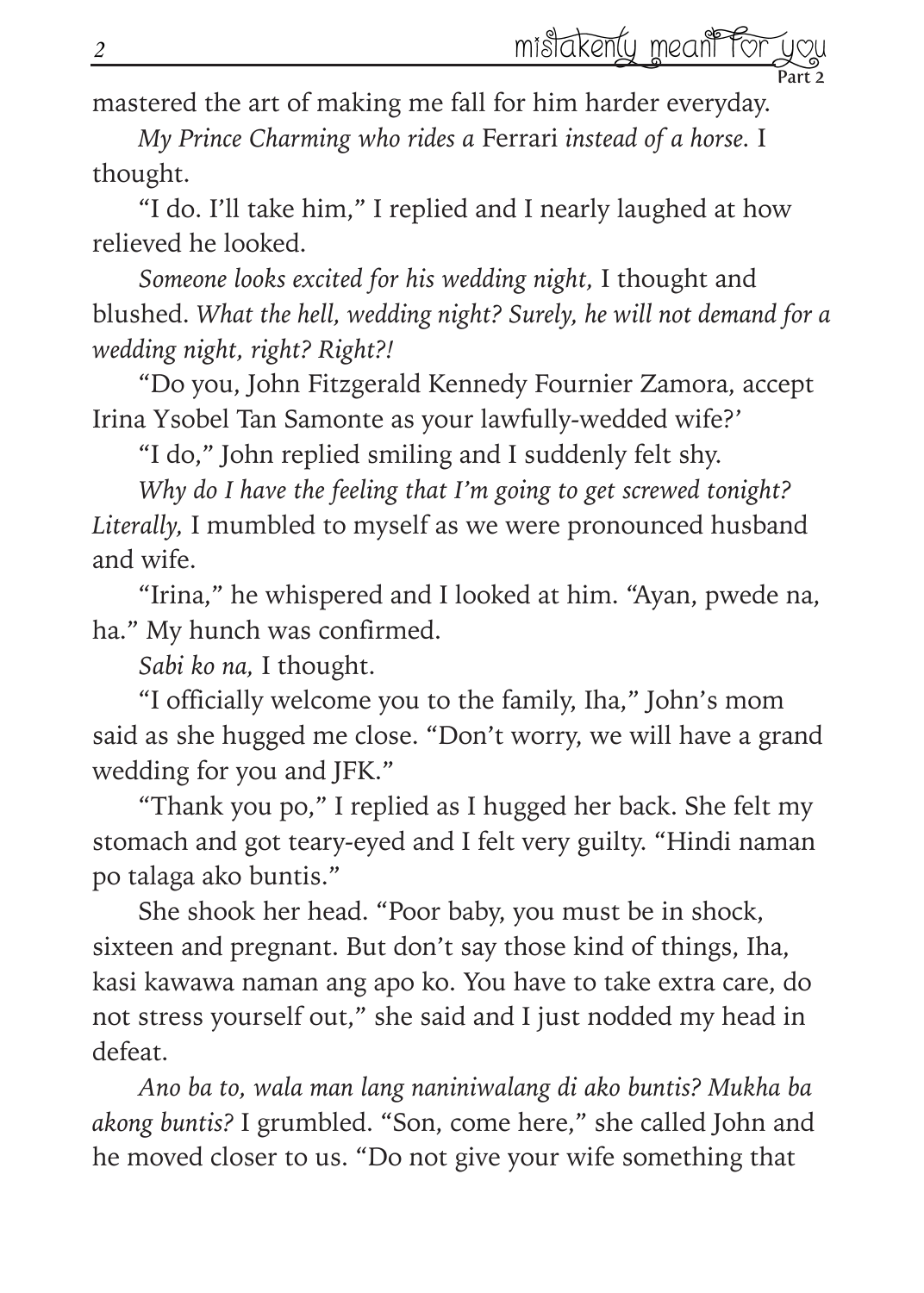will trouble her, ha. Mahirap ang magbuntis. I remember when I was pregnant with you, the slightest provocation would bring me to tears!"

"I'll take care of her, Mom," John replied smiling as he put his arms around me.

Everyone congratulated us as we went around to shake their hands - which was a lot kasi lahat ng katulong at staff sa bahay ay witness. John steered me to the right and I came face-to-face with Dad.

I didn't know but I felt like crying when I saw his face. I didn't notice earlier that he looked older than the last time I saw him, I didn't notice that there were lines of stress along his mouth and brows and I didn't notice that there were gray hairs near his temple. He stared at me and my eyes instantly watered so I looked the other way. John took the initiative and bowed his head before he took Dad's hand and touched it to his forehead.

"Mano po," he said and Dad looked surprise.

He hesitantly put his hand on top of John's head. "Kaawaan ka ng Diyos," he whispered.

"Magmano ka," John whispered against my ear and I followed suit. But he didn't say 'kaawaan ka ng Diyos' just like what he said to John instead, he cupped my face with both his hands before he pinched my nose. Just like what he used to do when I was younger.

"Irina, Irina, Irina..." he said and I tried to blink my tears away. "Such a rebel." There was no anger in his voice, only *regret*. He sighed before his hands fell to his sides. "May pasok kayo bukas?" He directed the question at John and proceeded to ignore me.

"Meron po," John replied and he nodded his head and left. He stopped after a few paces and turned to look at my husband.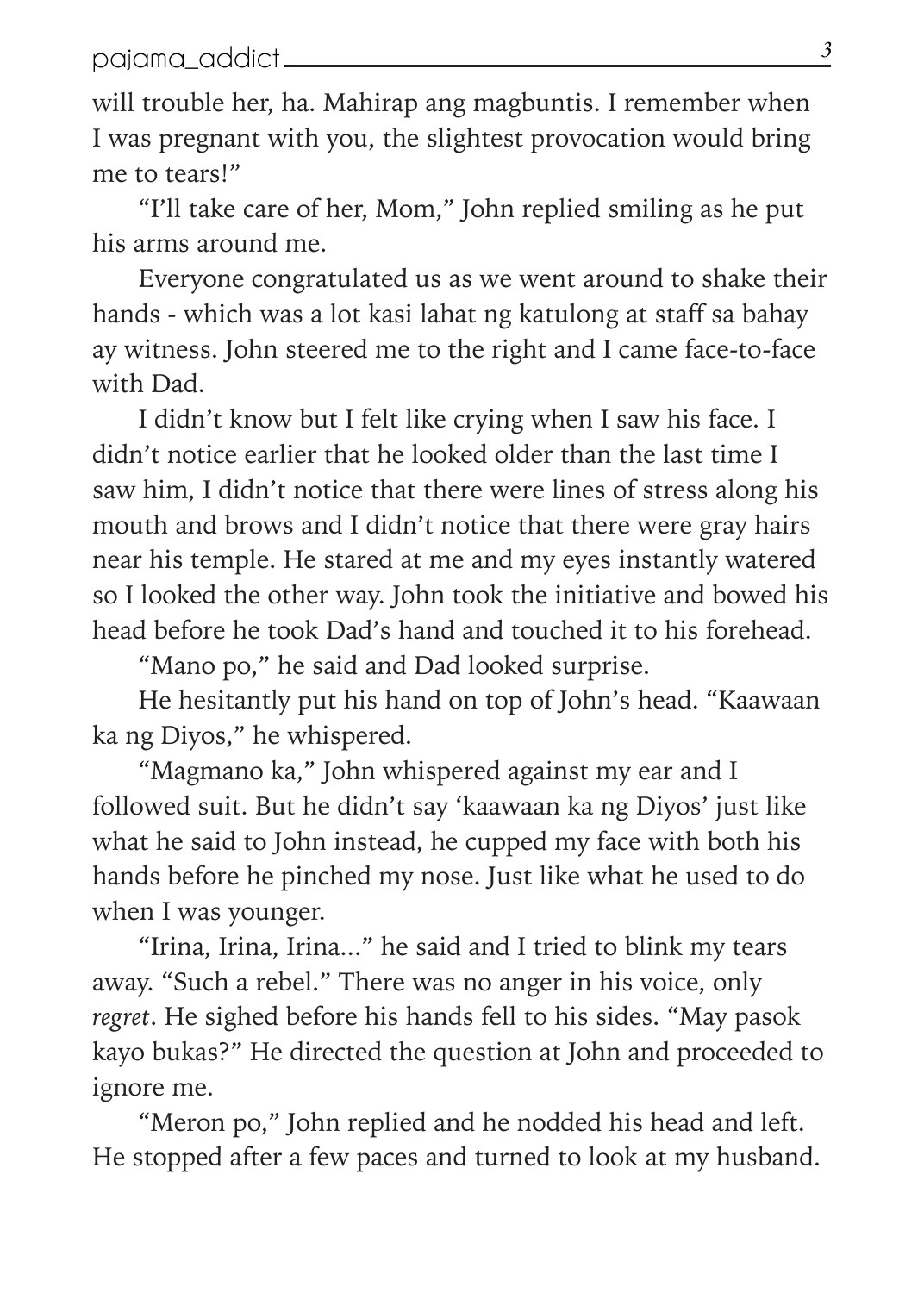Part 2

"Welcome to the family," he said before he turned on his heel to leave.

## ✿♥‿♥✿

I left with John's family after a few hours. We were both quiet as we drove home. I suddenly miss Dad and I regretted a little that I chose to live with the Zamoras during weekdays. I had thought then that seeing Dad everyday, if I chose to live with them, would be uncomfortable considering that I was supposed to be pregnant.

"Want to watch a movie?" John asked and I glanced at him. "No," I replied with a sigh.

It felt surreal. I am married. I was quickly married off. It was so quick that I don't even have a ring on my finger. I looked at my left hand.

"Irina, ano yun? You can talk to me," John said and I suddenly burst into tears. He quickly stopped the car and signaled for his parents to go ahead when they stopped too.

"It's so bizarre. You, me, being married. Look at us, mukha ba tayong bagong kasal? It's so heartbreaking that Dad loathes me so much that he won't even believe me even if I told him the truth," I said sobbing. "Am I so hateful that my family would rather marry me off than believe me?" I cried and he moved his seat back.

Without being told, I unsnapped my seatbelt and crawled to him to sit astride his lap. Instantly, his arms wrapped around me.

"Dad's too much." I wept.

"Shh..." he said as he hugged me to his chest. "Kahit ako ang nasa lugar ng Dad mo at yung anak kong babae ay nagsabing buntis siya, I would probably magically acquire a nuclear bomb and threaten to blast the guy off the face of the earth kung di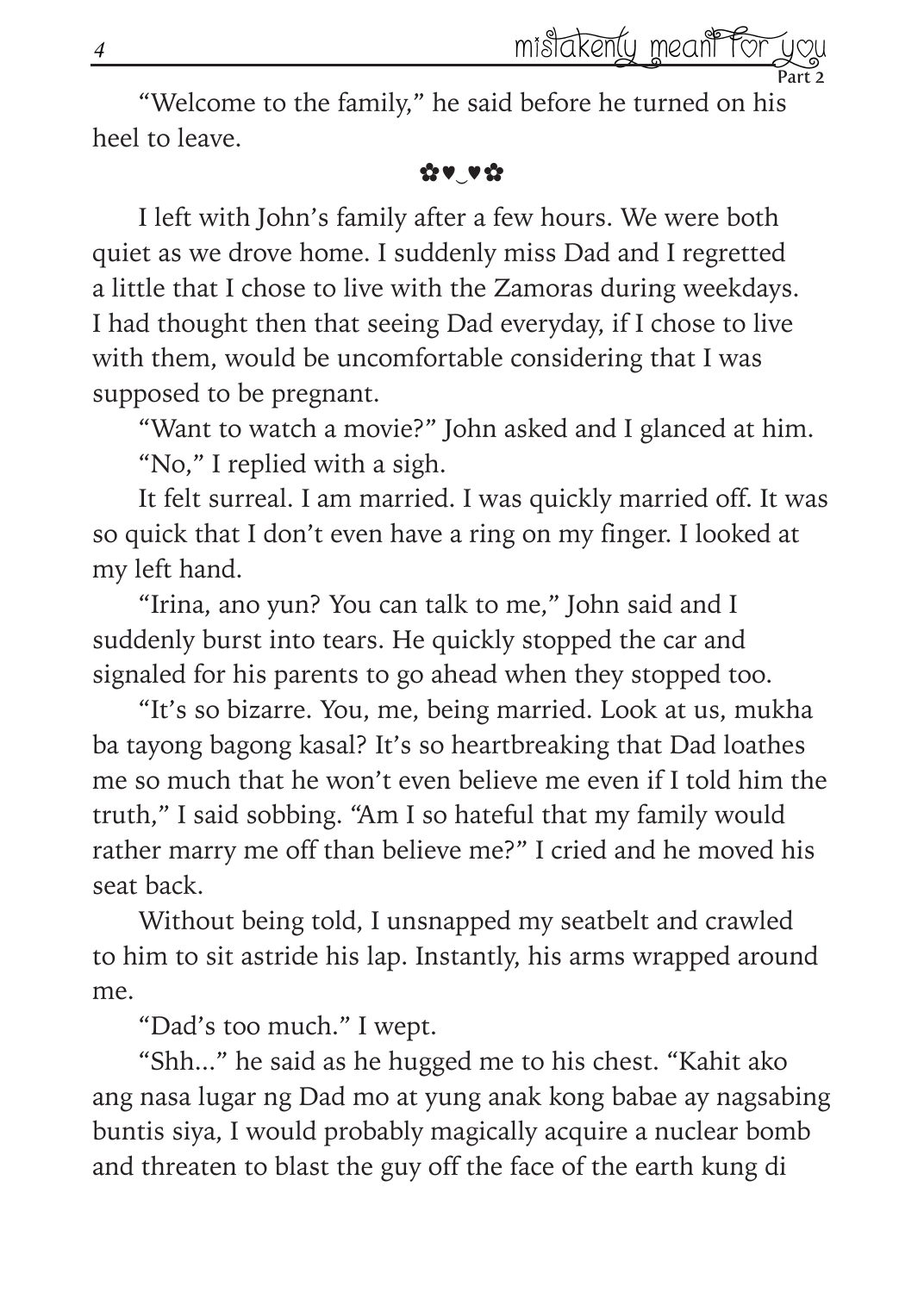niya pananagutan ang anak ko. Your Dad's reaction was very normal and natural, Irina," he mumbled as he soothingly ran his hand up and down my back.

I cried for a few more minutes hating my Dad. But what John said made sense.

"I'm so pissed at him right now for cheating me out of my dream wedding but you're right, his reaction was normal," I replied finally calming down.

"Well, I will give you your dream wedding, but for the meantime, please make do with marrying the man of your dreams," he said with a wink and I laughed as he wiped my tearstained face with the back of his hand.

"Ang lakas!" I said and he laughed. "Grabe ang lakas ng hangin."

"Ayaw mo bang makasal sa akin?"

I frowned. "Sa guwapo mong yan, akalain mo, may insecurity ka pa pala sa katawan?" I teased and he chuckled.

"Gusto ko lang malaman," he replied seriously after a minute.

"I want to be your wife although that wish was granted a couple of years early."

He chucked me under the chin. "We'll make the best of it, okay?" I nodded my head. "I love you," he whispered.

"I love you too," I replied before I leaned forward to kiss his lips.

He laughed softly before he kissed me back. He looked amused when we parted for air.

"Are you feeling better now, Mrs. Zamora?" he asked smiling.

"Yes," I replied.

"Good. Kasi kanina pa tayo pinagtitinginan ng mga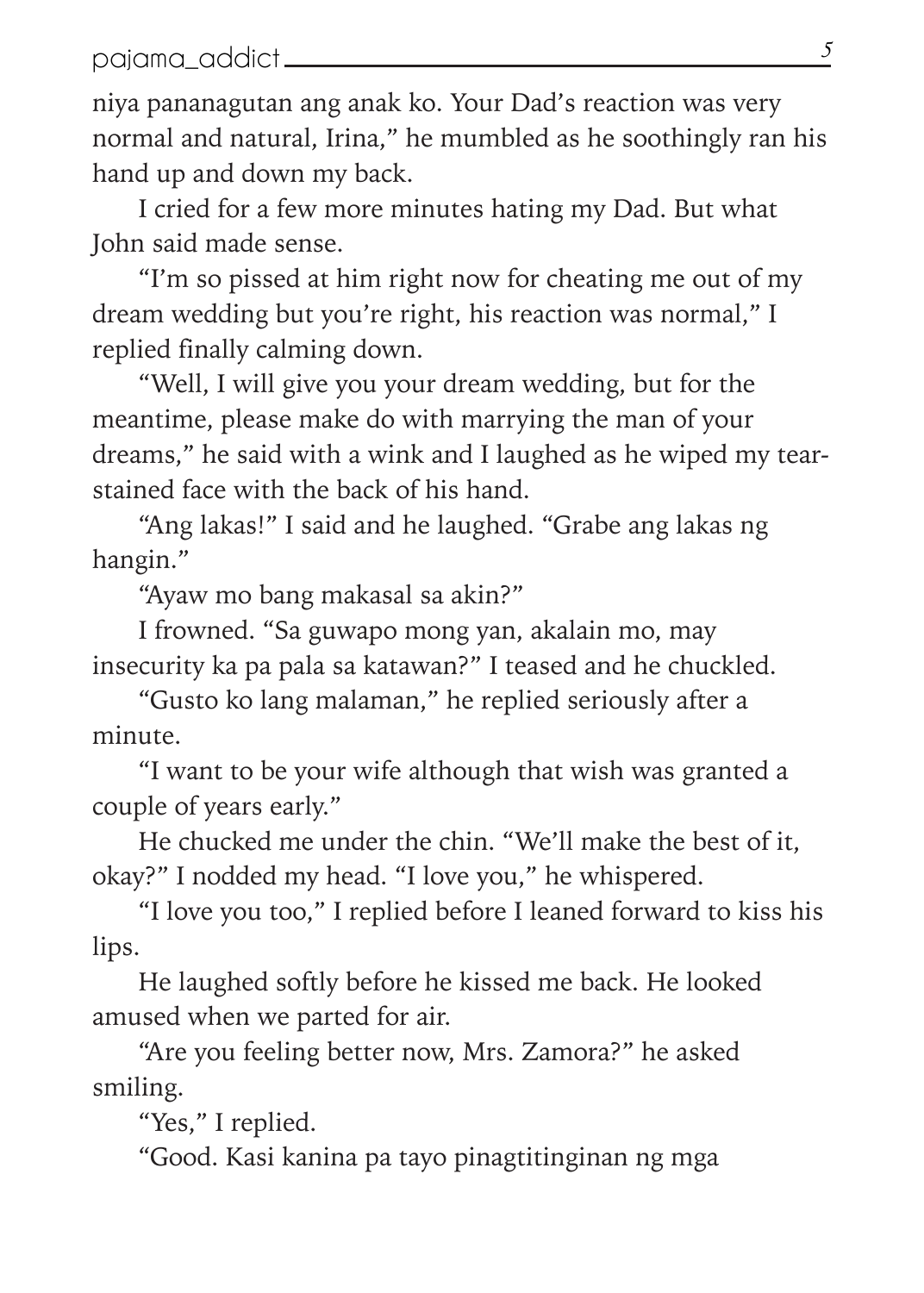Part 2

neighbors n'yo," he said and I looked around and found people I know and grew up with, staring at us. "Although baka guwapong-guwapo lang sila sa akin kaya sila nakatingin," he joked as I immediately scrambled to go back to my seat to snap my seatbelt in place before we laughingly drove off.

## ✿♥‿♥✿

When we arrived, John said he had to run an errand for his Dad and immediately left. Their house staff congratulated me on my wedding and they even managed to bake a small, white heart-shaped cake for me. I ate dinner with his parents and politely participated in their conversation.

"Iha, are you feeling ill?" his Mom asked and I shook my head. "Ayaw mo ba yung pagkain? You've been pushing the food around your plate for the past ten minutes. Ano'ng gusto mong kainin at ipapabili ko?"

"Ay, hindi po. Masarap po ang food," I replied with a smile. "Anong oras po babalik si John?" I asked and they smiled knowingly.

"Hon, ang sweet! Di makakain si Irina kasi wala ang asawa niya," his mom chortled and I blushed.

"Hindi naman po sa ganun..."

"Naku, Iha, that's okay. Pinagdaanan ko yan. You have nothing to be ashamed of. If you want, you can go ahead tapos sabay na lang kayong kumain ni JFK mamaya pagdating niya," she added and I politely excused myself.

*Ano ba to, di naman ako buntis, pero parang pinaglilihian ko yung boyfriend ko,* I thought to myself as I headed to my bedroom. *Asawa pala, di pala boyfriend,* I amended in my head.

*Shucks, asawa. May asawa na ako. Kaloka.*

I decided to take a bath because I love taking baths. Mommy used to say that I may be a fish in my past life. I was too lazy to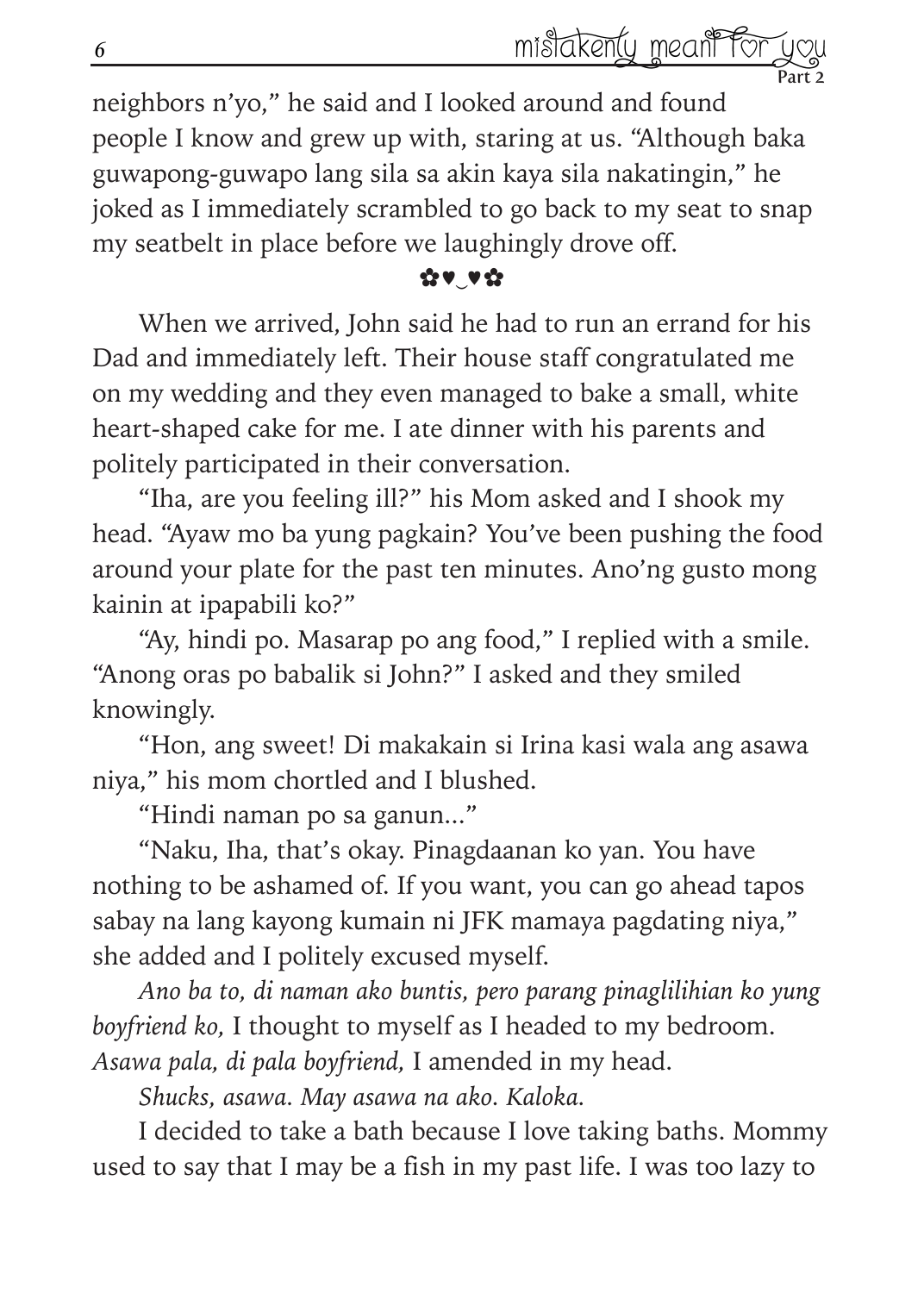blow my hair dry so I decided to lie down and have it hang on the edge of the bed. I didn't realize that I had fallen asleep until someone kissed me awake.

"Let's have dinner, sleeping beauty," he said as he nuzzled my neck. I pulled his head up and kissed him on the cheek.

"Bakit ang tagal mo?" I asked as I wrapped my arms around his neck and he grinned.

"Miss mo agad ako?" he teased kissing my forehead. "Ayaw mo?"

"Syempre gusto." He got off me and gently pulled me to my feet. "Kain na muna tayo, baka malipasan ka ng gutom."

I left him for a minute to wash my face and brush my teeth. "San ka nagpunta?" I asked as we took the stairs.

"Nang-chicks," He replied and I shrugged.

"Buti na lang. Na-guilty ako kanina kasi I was flirting with Dave, at least, nang-chicks ka naman pala kaya patas lang," I answered nonchalantly and he stopped walking.

"Di ako natuwa sa sinabi mo." He stared at me.

"Ako ba mukhang natuwa sa sinabi mo?" I replied arching my brow.

"Bawiin mo," he grumbled. "Bawiin mo yung sinabi mo."

"Aba, ikaw kaya nauna tapos ako ang babawi?"

"Sorry, binibiro lang kita kanina," he replied quietly like an errant boy and I laughed.

"Sorry, natulog lang talaga ako kanina and besides I won't flirt with aniyone but you," I said but he didn't look pacified. "Sorry na."

He continued to frown.

"Bigyan kitang all-access pass mamaya but you have to smile in 3, 2, 1. Wala na nag-expire na," I flippantly said and he stared at me in surprise. "Better luck next time." I said as I continued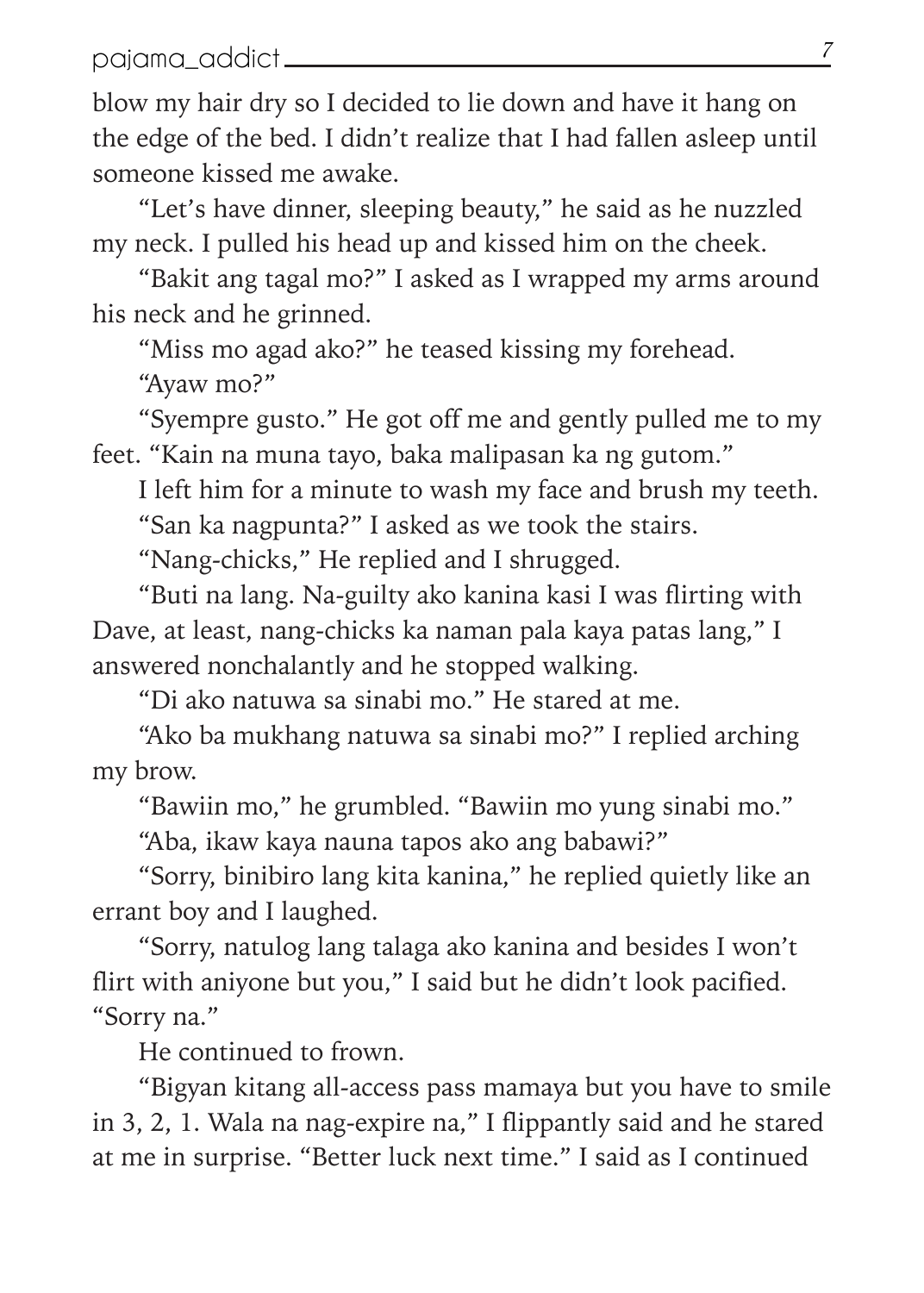to walk down the stairs.

"Teka, I was caught off-guard!" he complained. "Ulit, ulit!" "Wala na," I retorted when we reached the last step.

"Ayoko nang kumain," he grumbled but continued to follow me to the dining room.

I couldn't help but smile as he pulled a chair out for me.

"Thank you," I replied but he continued to mope. "Wag ka ngang sumimangot, baka akalain ni Manang Lina ayaw mo luto niya."

"All-access pass!" ungot niya.

"O siya, sige. Limited offer. Ten minutes," I said.

"Ten minutes? Ano yan?"

"Fine! Twenty," I replied.

"Twenty-four," he answered seriously.

*Tumawad ka pa, four minutes lang pala. Sheesh.*

"Sure," I said.

"Twenty-four hours. Walang bawian," he answered grinning. "Plus the timer stops when we're sleeping, in school, traveling, eating, studying or doing something else," he added victoriously.

"Nahiya naman ako sa timer, ano to chess? So ibig sabihin, yung timer gagana lang pag nasa kama tayong dalawa?"

*Wow, ang perv nitong pinakasalan ko.*

"Parang ganun na nga. Payag ka na." He grinned.

"Nakakahalata na talaga ako sayo, katawan ko lang talaga habol mo!" I said scowling. "Siguro di mo talaga ako mahal!" I teased but his expression changed and he grew serious.

"Sige, wag na," he said sighing. "Kain ka na. Sorry."

We ate dinner in silence and it was very awkward, I wished I had eaten dinner earlier. He finished his dinner ahead of me but he waited for me to finish. We walked towards the stairs without saying a word to each other. I went inside my room and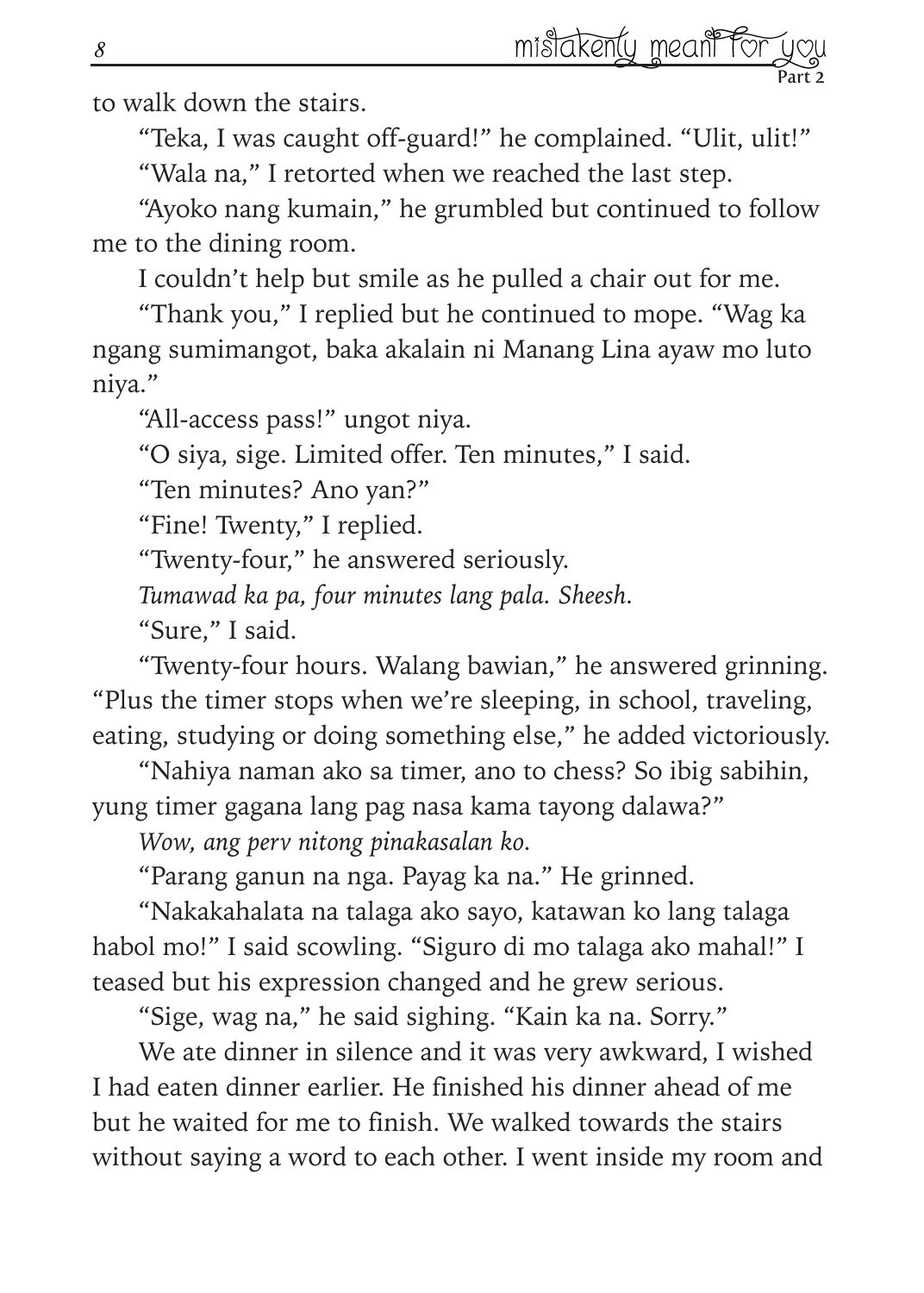he went inside his.

 *Ano ba to, ako nga tong ide-devirginize niya, tapos ako pa daw yung nagi-guilty. Badtrip!* I grumbled as I took another bath and brushed my teeth.

When I got out of the bathroom he was already inside, sitting on my bed and leaning against the headboard waiting for me. I self-consciously tightened my bath robe around me.

"Done sulking?" I joked and he just smiled. I waited for him to say something but he just stared at me. "Umm... Ano yun?" I asked and he motioned for me to move closer to him. "Um... Kailangan ko munang magbihis."

He shook his head. "Di na, di naman kita gagahasain. May ibibigay lang ako sayo," he said and suddenly an image of a naked John flashed in my head.

*Wait, di naman siguro yung katawan niya ibibigay niya sa akin, di ba?* I nervously thought as I moved slowly towards him. I sat on the edge of the bed and he comically arched his brow.

"Closer," he said and I followed as I scooted close to him. He sighed before he pulled me into his lap.

*Teka lang naman, wala akong suot na kahit ano!* I thought in panic.

"Bakit ka namumula?" he asked. "It's not as if ngayon ka lang kumalong sa akin. Kung kelan tayo kasal, tsaka ka naman nahihiya?" he kidded.

"Kasi wala akong suot na kahit ano," I told him. "Itong robe lang. Gets?" I said and he blinked.

"Wala kang kahit anong suot?!" he exclaimed as his eyes roved from my head to my toe.

"Oo, kaya kung may sasabihin ka, bilisan mo naman."

He groaned. "Ano ka ba naman, Irina, nawala tuloy yung sasabihin ko. Why do you have to say that?"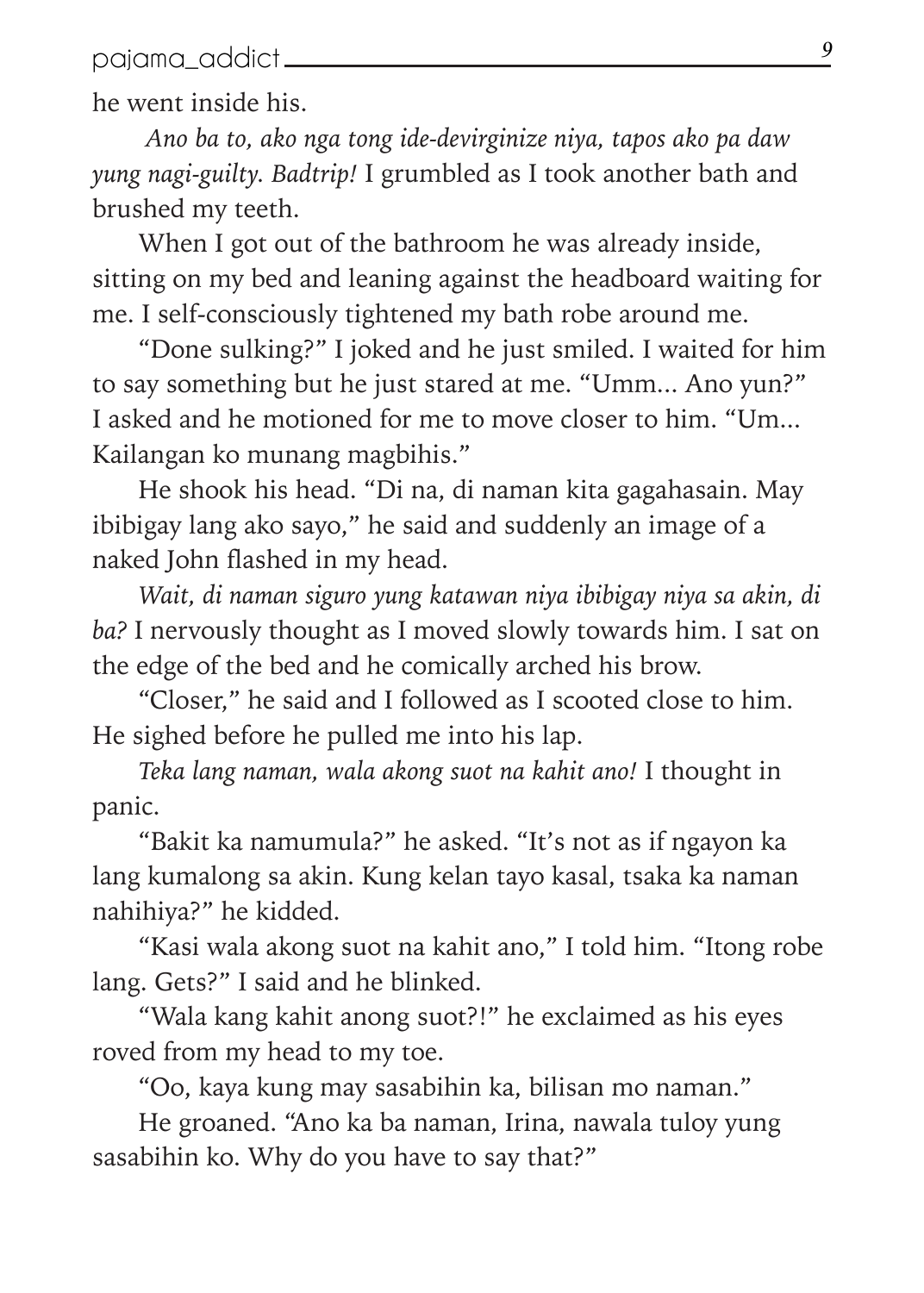Part 2 "Didn't you ask?" I retorted. "Besides, halata bang galing ako sa shower? Alangang isuot ko chastity belt ko dun?" I mumbled and he laughed. "O siya, ano'ng sasabihin mo?"

"Cute mo talaga." He pulled something from under the pillows. It was a small box that says '*Cartier*.'

*Hmm...* I thought as he opened the box.

In it were three rings; two of the rings were similar except that one was bigger. He took the third ring first and slipped it into my left hand's ring finger.

"Engagement ring mo, kahit di tayo dumaan sa engagement. I cannot ask you if you'll marry me instead, I can say thank you for marrying me." It looked almost similar to the two rings inside the box except for the lone, large diamond adorning it. "I wanted something simple so you can wear it everyday, baka pag flashy, ayaw mo nang suotin."

I was tongue-tied so I just nodded my head. *Naman, ang sweet, sweet mo! Gosh, made-devirginize nga yata talaga ako ngayon.*

"Do you like it?" He sounded so unsure that I felt my eyes water. I was touched.

"Yes, I like it. A lot," I murmured. "Thank you."

"Good to hear," he replied.

Grinning like a little boy and that instant, I realized that it didn't matter if I got married early or late or whenever, as long as I'm married to him. I cupped his face and kissed him and he sighed and kissed me back. We parted for air and he cleared his throat. I questioningly arched my brow when he looked anxious.

"What is it?" I asked.

"I'm not much of a poet," he answered. "I'm not sure if I'll be able to express what I wanted to tell you but I hope you'll see beyond the spoken words and the stutter." He cleared his throat again. "I wish I was able to propose to you because you deserve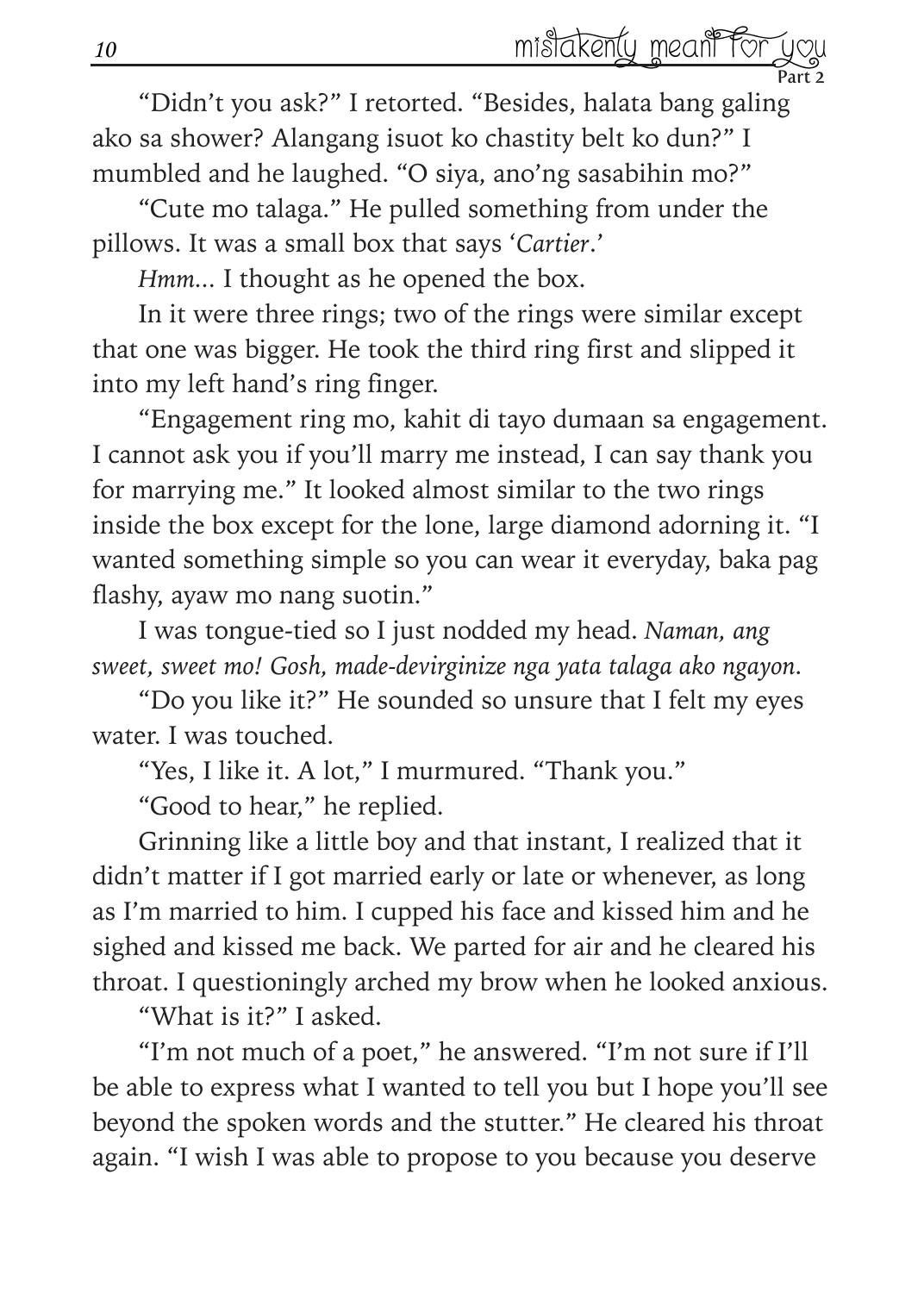being proposed to, I wish I was able to give you your dream wedding because I know you are entitled to the grandest one I could give, and I'm sorry that didn't happen. I want you to know however, that regardless if we were married by a judge and not by a priest; regardless if you were wearing your denim shorts and not your lovely wedding gown, the value of being united in matrimony with you does not diminish. I want you to be my wife, Irina, regardless of the time, place and circumstances," he muttered as he slipped the wedding band into my ring finger. "Sorry, medyo nauna ang kasal kesa singsing," he apologetically added.

*When he said he was asked to do an errand, he went out to buy a ring? Waaaah! Ang sweet mo! Okay, fine my hymen is yours to take!*

He expectantly looked at me and I realized he must have been waiting for me to slip the other ring into his finger while I was thinking about giving him my hymen.

I reached for the box and took out the last ring.

"I love you," I started to say. "Not because you're smart, funny and you smell so freaking nice that I want to burrow my nose on your neck forever." He laughed. "I love you not because you're so goodlooking, hot and sexy as hell, that I sometimes have these weird thoughts of you running naked in my head," I added and stopped.

*What the freak, Ice?!*

He looked stunned as I blushed from the roots of my hair down to the tips of my toes.

"Go on, we've just reached the good part," he teased as he made me sit astride his lap.

"I love you because you're perfectly made to love me. I love you because as imperfect as I am, I feel perfect when I am with you. I love you because this heart wouldn't beat for aniyone else